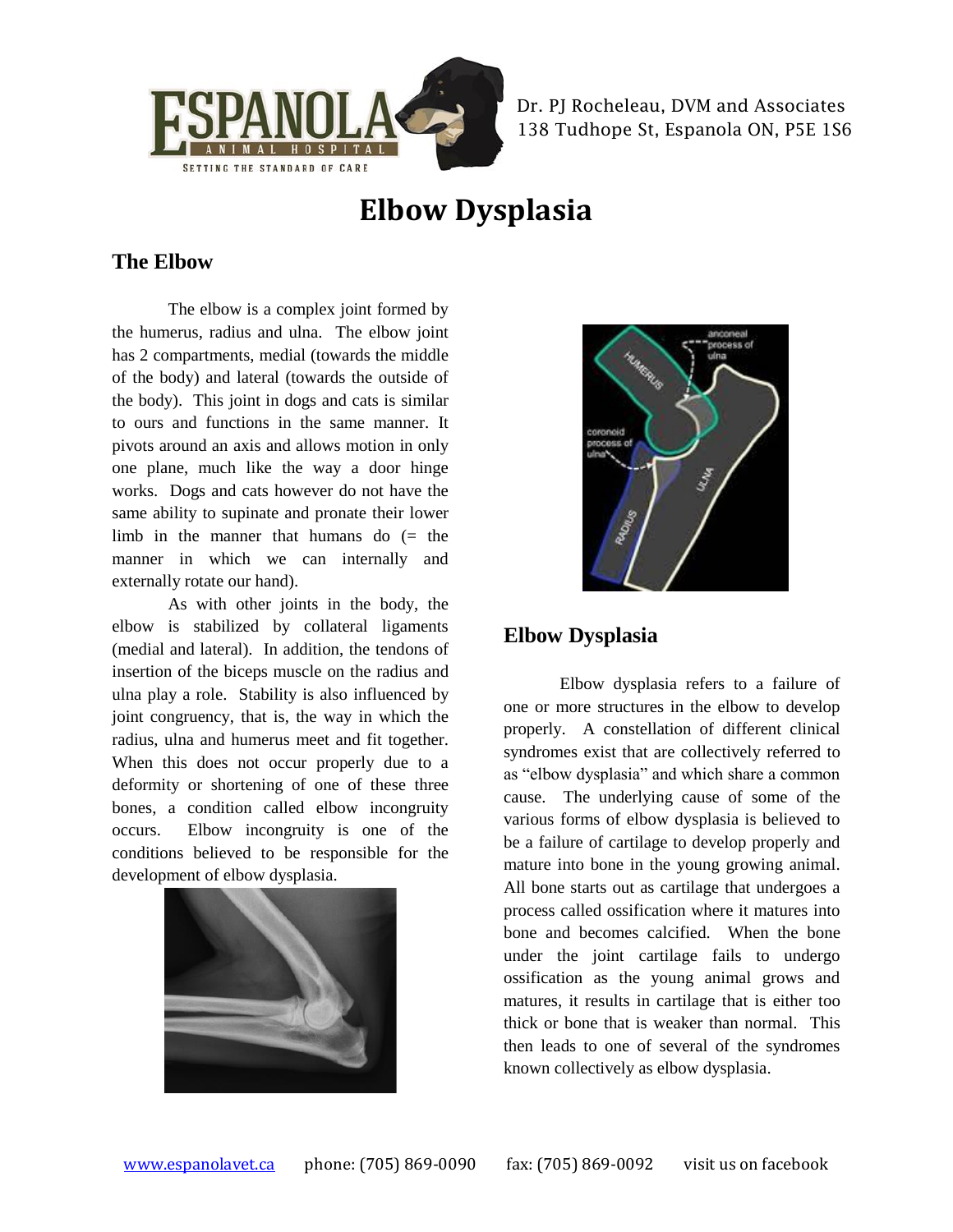

The development of elbow dysplasia is determined by a combination of genetics, nutrition and other environmental factors. Elbow dysplasia is usually bilateral (both elbows affected) and some of the issues that lead to elbow dysplasia can cause lesions in other joints as well. Elbow dysplasia is primarily seen in large breed dogs but can be seen in any breed of dog and has rarely also been diagnosed in cats. Certain breeds of dogs are particularly predisposed and include German Shepherds, Labrador and Golden Retrievers and Mastiffs among others. Prevention of elbow dysplasia is one of the primary reasons for the recommended feeding of large breed puppy foods to growing large and giant breed puppies. Signs of elbow dysplasia can become apparent anytime after 5 months of age and older.



### **Un-united Anconeal Process (UAP)**

Un-united anconeal process occurs when the growth plate between the anconeal process and the rest of the ulna fails to mature and turn into bone. The anconeal process then becomes unstable and can result in significant lameness. Sometimes lameness does not become apparent

### Dr. PJ Rocheleau, DVM and Associates 138 Tudhope St, Espanola ON, P5E 1S6

until well into maturity after significant arthritis has developed. UAP is particular to German Shepherd dogs although other breeds can be affected. The anconeal process should be united by the age of 5 months and is definitively diagnosed on plain x-rays.

Treatment of UAP is somewhat controversial. If detected early, surgical repair should be performed and is generally quite successful. Removal of the anconeal process has also been advocated. There is evidence to suggest that if joint disease is present at the time of diagnosis then surgical intervention will not have a significant impact on long-term outcome. Others have advocated that surgical repair should still be performed even if joint disease is noted. We favour this approach and will recommend definitive surgical treatment under most circumstances.

## **Osteochondrosis Disecans (OCD)**

OCD occurs when an area of thickened cartilage becomes diseased (osteochondrosis) and elevates forming a flap, which can then detach (osteochondrosis dissecans). The diseased/damaged area becomes painful and generates a significant inflammatory response, leading to arthritis over time. A detached cartilage flap is referred to as a "joint mouse." OCD lesions can occur on the humeral condyle (elbow), humeral head(shoulder), the femoral condyle(knee) and the hock (ankle).

OCD is the simplest of these problems to treat and is both definitively diagnosed and treated arthroscopically. The flap and any other loose cartilage is removed from the joint and the lesion bed is debrided to stimulate healing. In most cases these lesions can now also be resurfaced with a synthetic cartilage graft,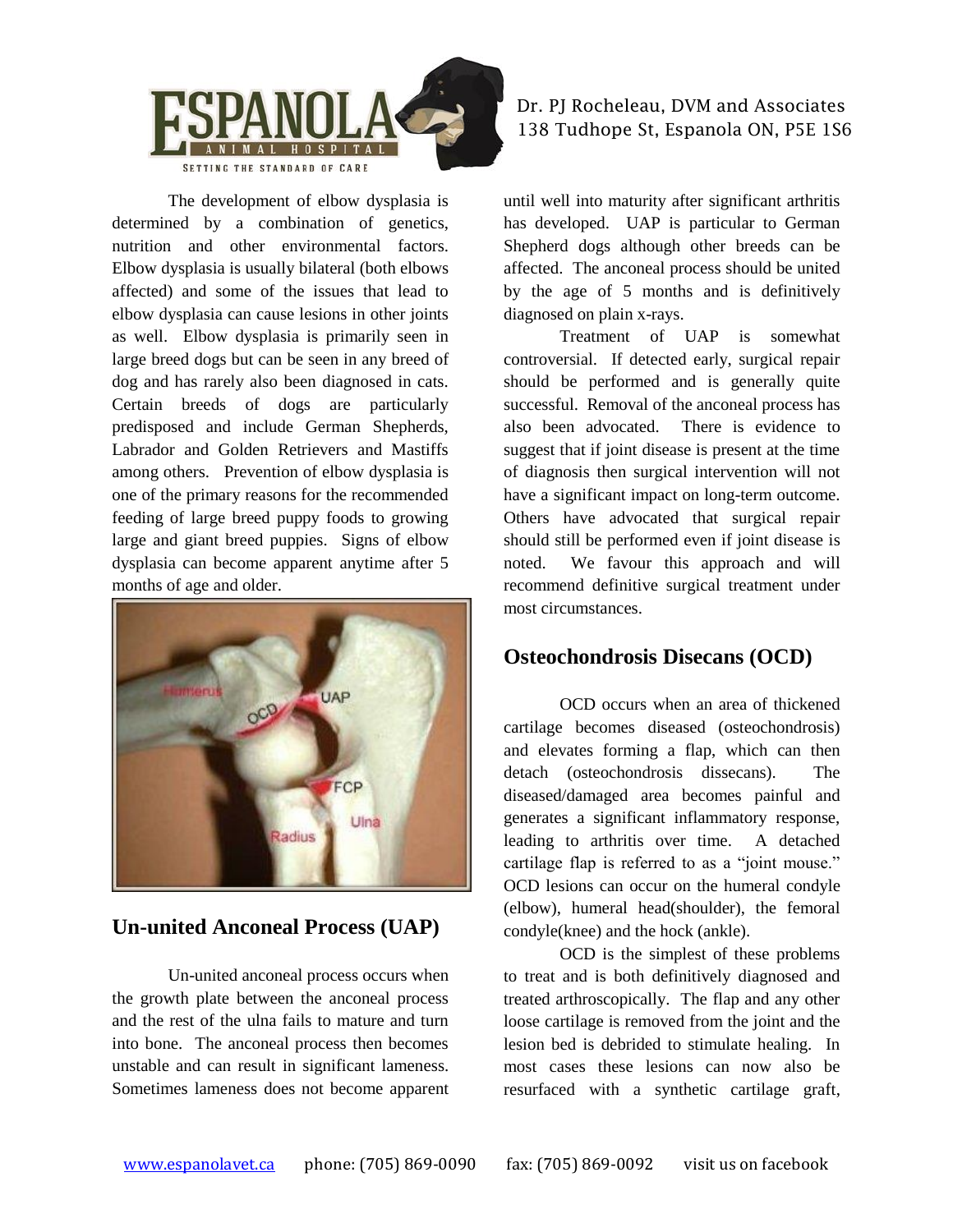

restoring normal function to the joint with the same wear-resistant surface used in artificial hip and knee implants.

## **Fragemented Coronoid Process (FCP)**

FCP occurs when the coronoid process of the ulna becomes damaged or fractured. This can occur at any age and usually results in an acute lameness. The lameness may be transient or can become chronic. If unaddressed, severe degenerative changes occur over time and the resulting joint damage results in a reoccurrence or worsening of lameness. In some cases this may occur over a period of years. Episodes of lameness become more and more frequent until the lameness becomes permanent. At this point the joint is usually heavily damaged (see medial compartment disease below).

The exact cause of fragmentation is a mater of strenuous investigation currently. Recent evidence has shown this to be a highly complex problem that seems to have a number of different causes and contributing factors. In recent years the incidence of FCP in our canine population has increased dramatically. It has recently been coined "jump-down disease" for the occurrence of cases subsequent to dogs jumping down from the inside of pick-up trucks and SUVs. This is probably more reflective of changes in our lifestyle and the types of vehicles we drive than an escalating problem inherent to our dog population.

Dr. PJ Rocheleau, DVM and Associates 138 Tudhope St, Espanola ON, P5E 1S6

### **Flexor Enthesiopathy**

This is a newly recognized syndrome and little is understood at this point in time. It was previously often misclassified as "un-united medial epicondyle". Flexor enthesiopathy can be a primary problem or secondary to other forms of elbow dysplasia that have progressed to more severe degenerative joint disease. The clinical signs are highly variable from no clinical signs to very severely affected. Most dogs with primary flexor enthesiopathy will eventually progress to showing clinical signs.

There is no currently generally accepted treatment protocol for primary flexor enthesiopathy. Removal of bone fragments if present seems to result in a significant improvement for some dogs. Many dogs with clinical signs have significant to severe medial compartment disease, which will have a major impact on outcome. Medical treatment is probably the most appropriate primary therapy for the majority of these cases until such time as joint resurfacing becomes necessary.

### **Elbow Incongruity**

As mentioned previously, elbow incongruity refers to a failure of the radius, ulna and humerus to properly fit together to form a normal elbow joint. This causes mechanical instability and damage to the joint surfaces and inflammation. Characterizing, diagnosis and definitive treatment of elbow incongruity is complex and is beyond the scope of this handout. When appropriate, elbow incongruity will be discussed with the client on a case-bycase basis.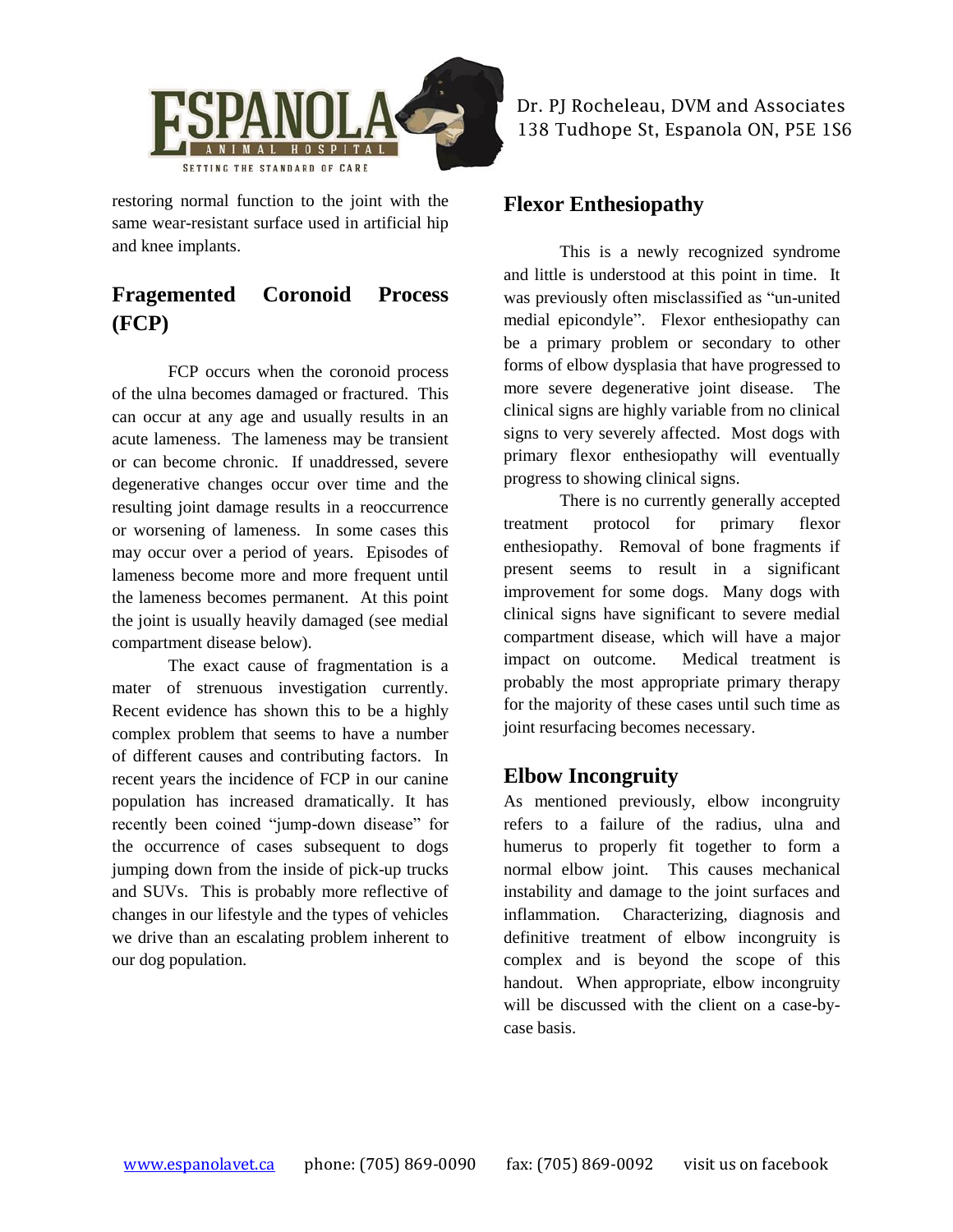

### **Medial Compartment Disease**

Medial Compartment Disease (MCD) should not be confused with elbow dysplasia; it is a separate entity. MCD occurs when the medial compartment of the elbow becomes damaged, particularly with respect to the cartilage in that location. This means that the major working surface of the elbow, specifically the ulna and matching surface of the humerus, have undergone significant to severe degeneration and impaired function. These dogs usually display some degree of lameness as MCD is associated with chronic inflammation and pain. Significant MCD requires medical management at a minimum and will usually require surgical management at some point.

## **How Do I Know If My Dog Has Elbow Dysplasia or MCD?**

Elbow Dysplasia is diagnosed by performing a physical examination and obtaining x-rays. More difficult or subtle cases are sometimes diagnosed arthroscopically. It can be diagnosed as an "incidental finding" during a routine check-up or as part of an orthopaedic exam to determine the cause of a lameness issue. Signs associated with elbow dysplasia can range from absent (ie – dog shows no lameness or indication of problems), to nonweight-bearing lameness. Dogs affected with severe bilateral disease usually have a very stiff, short-strided gait with a very gradual onset. As the onset can be very gradual and difficult for lay persons to recognize, it may go un-noticed or ascribed to "old age".

When you present your dog to your veterinarian for a lameness problem, a complete

Dr. PJ Rocheleau, DVM and Associates 138 Tudhope St, Espanola ON, P5E 1S6

orthopedic examination is usually appropriate to obtain a proper diagnosis. The lameness exam should include a gait evaluation, a complete physical examination including a detailed examination of all 4 legs with the dog awake, and a proper orthopedic examination. The orthopedic examination itself is a very detailed examination of all 4 limbs and all of the joints of those limbs. This examination must be performed under sedation and includes a number of manipulations and physical tests to determine the full extent of any existing orthopedic problems. It is important to appreciate that the dog has 4 legs; **all limbs should be examined thoroughly!** Good quality, properly positioned radiographs of any affected limbs and joints are then obtained to assist diagnosis and plan appropriate treatment.

## **Elbow Dysplasia, MCD, and Arthritis**

Clinical signs and secondary problems associated with elbow dysplasia and MCD can be highly variable. As a result, treatment recommendations are dependant on the particulars of the individual problem(s). Elbow dysplasia is usually chronic but can occur acutely due to minor trauma or sudden aggravation of signs.

As with any other orthopaedic disease affecting the joint, elbow dysplasia causes inflammation, which leads to arthritis and degenerative joint disease. Atleast minimal long-term therapy is appropriate to all elbow dysplasia cases, even after surgical correction. Appropriate long-term medical therapy will directly determine the outcome and the longterm comfort of the patient.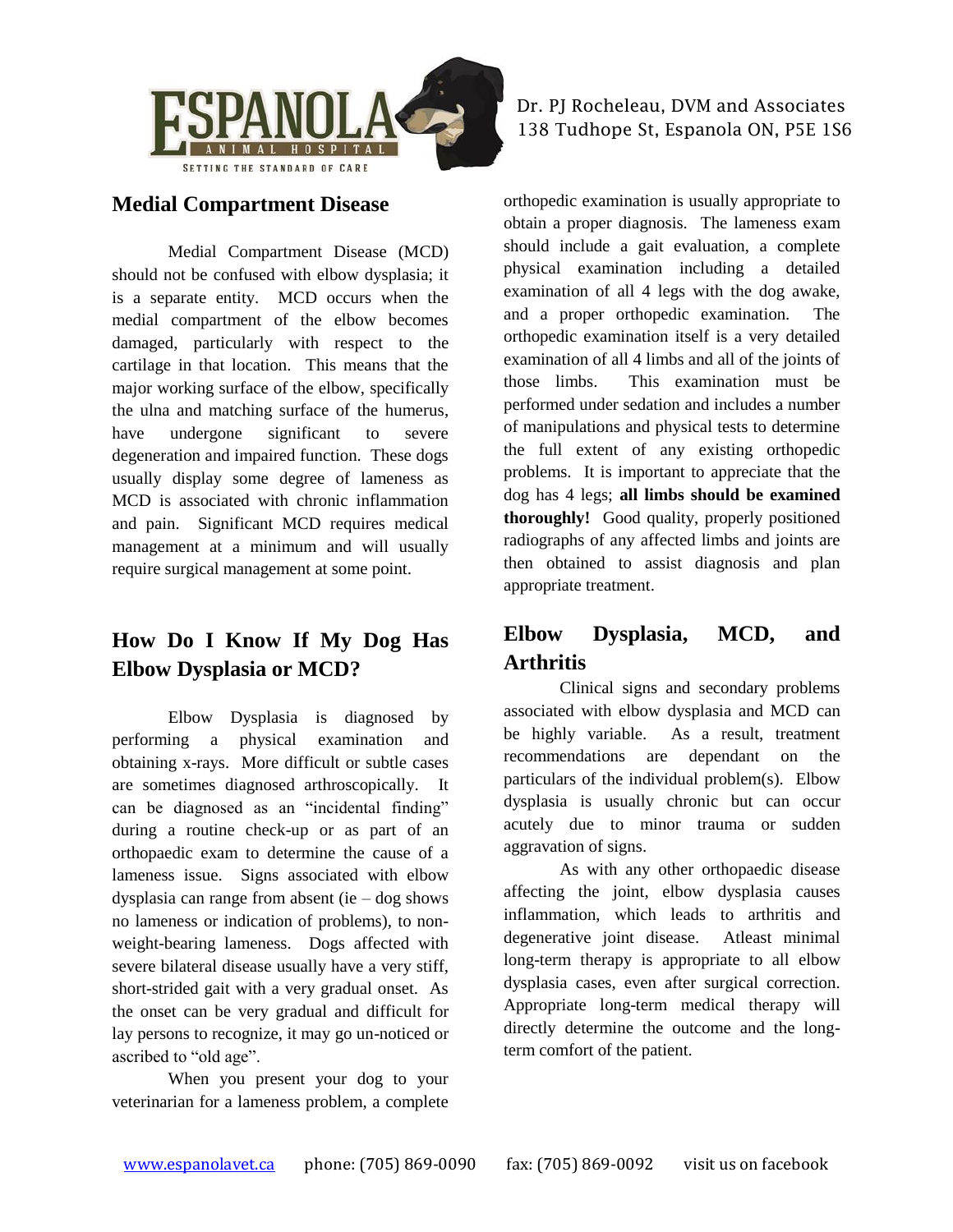

#### Dr. PJ Rocheleau, DVM and Associates 138 Tudhope St, Espanola ON, P5E 1S6

### **Medical Management**

As mentioned previously, many cases of elbow dysplasia require surgical intervention. However, medical management is necessary for almost all cases, including those not requiring surgery, pending surgery, in the perioperative period (during recovery) **and for the rest of the dog's life after surgery**. It is important to understand that surgery is a very important event, but management of degenerative joint disease is life-long. No matter how good a job the surgeon does, it is important to understand that arthritis will develop over time.

**It is also important to understand that arthritis is not a disease.** Elbow dysplasia, cruciate ligament disease, patellar luxation, etc, are diseases. These diseases cause inflammation; arthritis is simply inflammation with the addition of time. As such, the goal of **all** of our therapies is to prevent or suppress inflammation, thereby preventing the development of arthritis. Attempting to treat arthritis is generally unproductive  $-$  at that point it is too late.

Medical management may consist of one or more of the following: NSAIDS, laser therapy, joint diet/dietary management, chondroprotectants, platelet-rich plasma, and stem cell therapy. Which therapies are chosen depends on the particulars of the case, the degree of arthritis present, the size of the dog and the client's preferences**.** Most cases require minimal therapy and not advanced treatments such as stem cell therapy, long term NSAID's, etc. Ideally, our long-term treatment plan for all of our patients is to manage them with chondroprotectants and joint diet. Understand that these long-term treatments are not optional – failure to comply with the specific diet and chondroprotectant regimen prescribed is likely to result in long term problems. A brief description of these therapies is listed below.



## **Weight, Diet and Degenerative Joint Disease**

In any patient with any orthopedic disease, the most important factor impacting the development of disease, prognosis and treatment is the weight of the patient. This is true with respect to the relative weight of the dog (St. Bernard v. Chihuahua) but especially with respect to obesity. **Regardless of the orthopedic condition, failure to recognize and address issues of diet and obesity will result in treatment failure, no matter how much is invested in treatment and surgery.** Some surgeons have a policy of declining to perform surgery until obesity issues are resolved due to the higher complication rate, increased difficulty in performing procedures and sometimes demonstrated failure of compliance on behalf of the client. Your veterinarian should provide specific dietary recommendations including a specific diet(s), strict feeding guidelines that include specific measuring instructions and complete diet counselling. Any complicating medical conditions such as hypothyroidism need to be diagnosed and treated.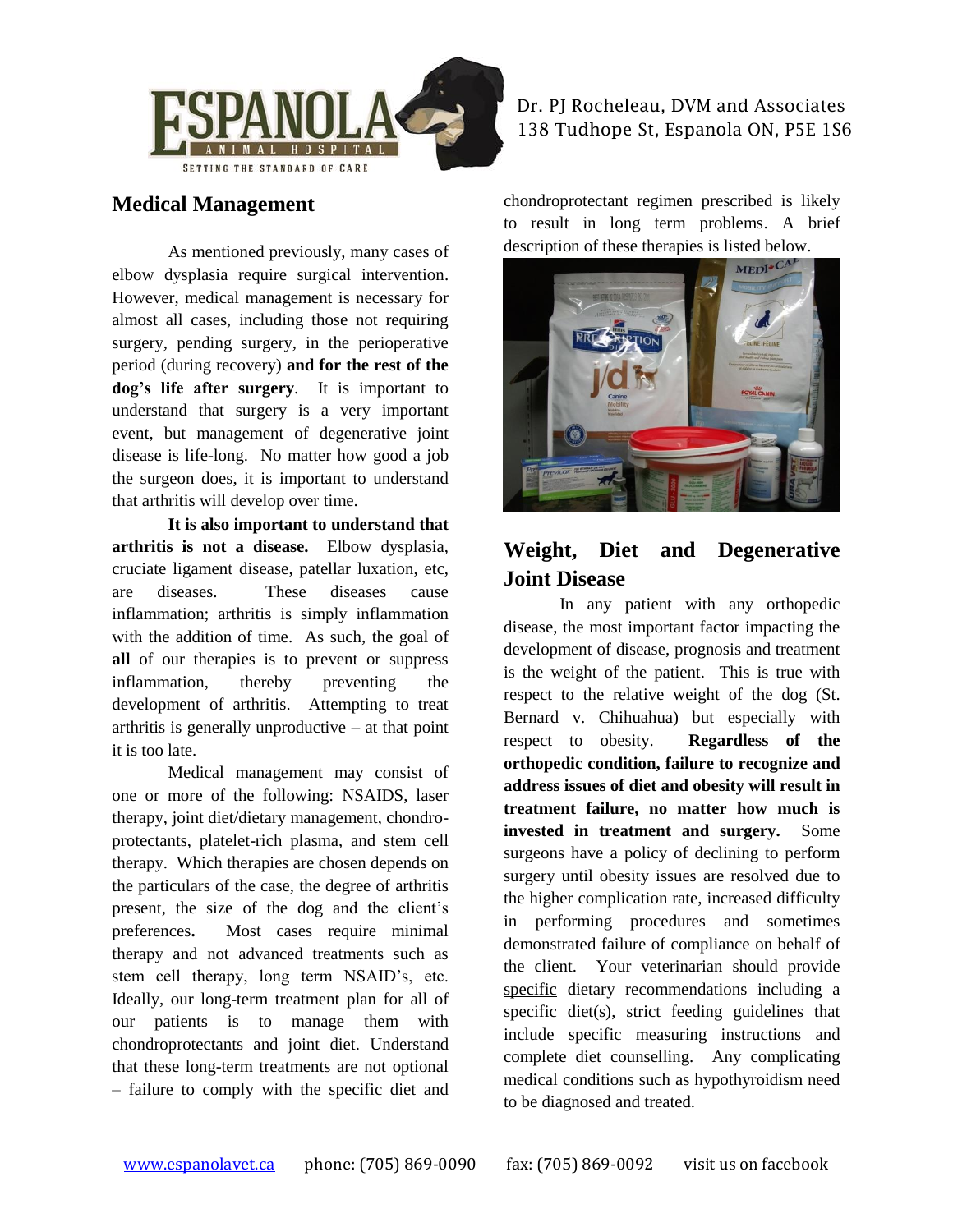

**Joint Diets** – A prescription veterinary diet formulated specifically for addressing joint disease and arthritis in our patients. These diets are designed not only to deal with inflammation associated with joint disease but are excellent at addressing weight issues that will have the most impact on patient outcomes. Joint diets have had a major impact on how we manage joint disease over the past decade, and for many dogs on monotherapy have allowed us to replace drugs with food.

#### **Therapuetants**

**Chondroprotectants** - All dogs with any type of joint disease should be on chondroprotectants (glucosamine, with or without chondroitin) and this is usually prescribed and supplied in our hospital. Please note, glucosamine incorporated into dry dog food is not present in sufficient quantities to have a therapeutic effect – most of it is destroyed during processing as it breaks down under the high temperatures and pressures used to make dry kibble. It has to be added to the food after processing, usually as a topdressing added at feeding time by the client.

**NSAID's** - All dogs presented for severe problems/ degenerative joint disease initially start on NSAID's as this is our primary means of immediately addressing pain and inflammation. Dogs with less severe clinical signs may may or may not be prescribed NSAIDs depending on the situation. While our other therapies are just as good at addressing these issues they all take a significant amount of time to start having an effect – drug therapy is immediate. Often we will withdraw the NSAID's if possible when other therapies have had time to take effect. A number of options are available, including some newer products that have a reduced incidence of adverse effects.

Dr. PJ Rocheleau, DVM and Associates 138 Tudhope St, Espanola ON, P5E 1S6

### **Regenerative Therapies**

**Laser Therapy** – Therapy lasers have become increasingly popular in small animal practice since they became widely available in the past 5 years. Laser therapy allows us to treat both acute injuries and chronic disease with often spectacular results. It is also extremely helpful for managing post-operative pain, inflammation and swelling and is included in our postoperative management for all orthopedic cases. This treatment has had a major impact on dramatically lowering our post-op complication rate for a variety of reasons. A separate handout regarding this therapy is available.



**Stem Cell Therapy** – We have performed stem cell therapy on a great number of our patients concurrent with surgery. This treatment is appropriate for cases where significant joint disease is already present at the time of diagnosis. It is especially important in managing cases that have other concurrent diseases such as hip or elbow dysplasia. Stem cell therapy for these cases has produced excellent results and in many cases an obvious reduction in radiographic findings associated with osteoarthritis has been noted when follow-up x-rays were taken several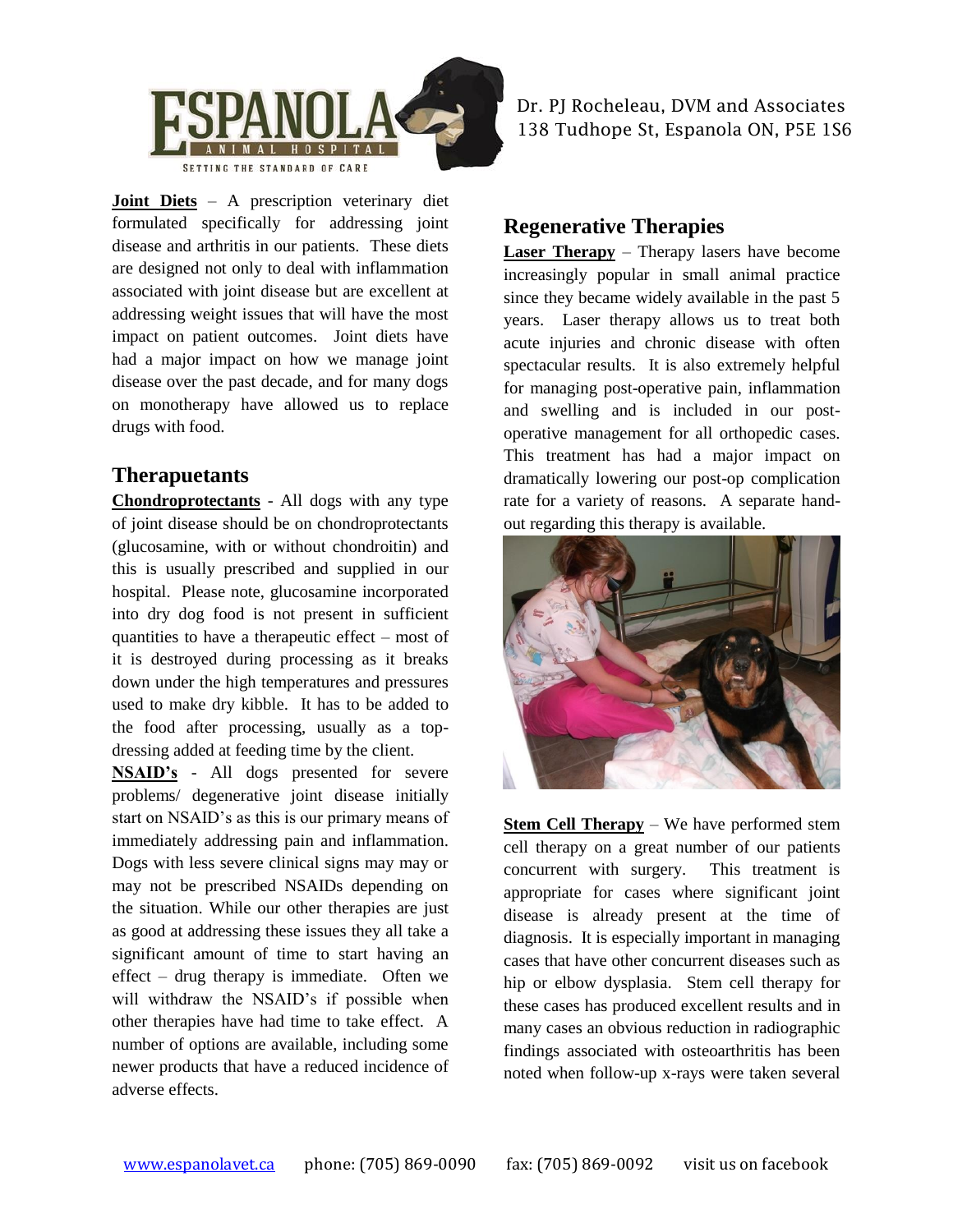

months later. A separate hand-out regarding this therapy is available.



Stem cells being processed from fatty tissue.

## **Surgical Management of Elbow Dysplasia/MCD**

The surgical management of elbow dysplasia is dependant on the exact manifestation present in each individual patient. Almost all cases will involve arthroscopic assessment with or without surgical intervention.

An arthroscope is both a camera and a magnifying glass – up to 20X magnification. Arthroscopy is performed through 2 or 3 very small holes through which both the scope and miniaturized surgical instruments are passed into the joint. The entire joint is visually inspected and damaged cartilage or small bone fragments are very carefully debrided or removed. We are able to perform these procedures far more accurately and precisely arthroscopically than by open arthrotomy. Many lesions not visible to the naked eye are very easily visualized and treated with this minimally invasive approach. **As part of our commitment to provide the highest possible standard of care to our patients, we have invested the necessary** 

#### Dr. PJ Rocheleau, DVM and Associates 138 Tudhope St, Espanola ON, P5E 1S6

**resources so that every patient undergoing surgery for elbow dysplasia in our facility is scoped.** In rare cases, it may also be necessary to perform an arthrotomy to correct certain problems such as when we need to access the joint with larger surgical instruments. When this is necessary we use a mini approach to minimize trauma to the soft tissues.

Further surgical management is broken down by syndrome below.

#### **Un-united Anconeal Process**

Surgical treatment for un-united anconeal process involves addressing the unstable fragment to prevent or minimize further trauma to the joint and associated inflammation. The fragment may either be permanently attached and stabilized by screw fixation just as would be done for a fracture, or it may be permanently removed. As the goal is to restore stability and joint congruency, the approach favoured by most orthopaedic surgeons is screw fixation. Wherever possible that is our preferred approach as well. It should be noted that some progression of degenerative joint disease will occur regardless of fixation. Our goal is to minimize progression as much as possible.

#### **OCD**

As OCD is a cartilage disease, it is most amenable to arthroscopic diagnosis and treatment. OCD is diagnosed by direct visualization of the lesion and palpation of the cartilage with a very small probe to detect loose or diseased cartilage. Once identified, the lesion is completely debrided or curetted with a combination of hand and motorized instruments.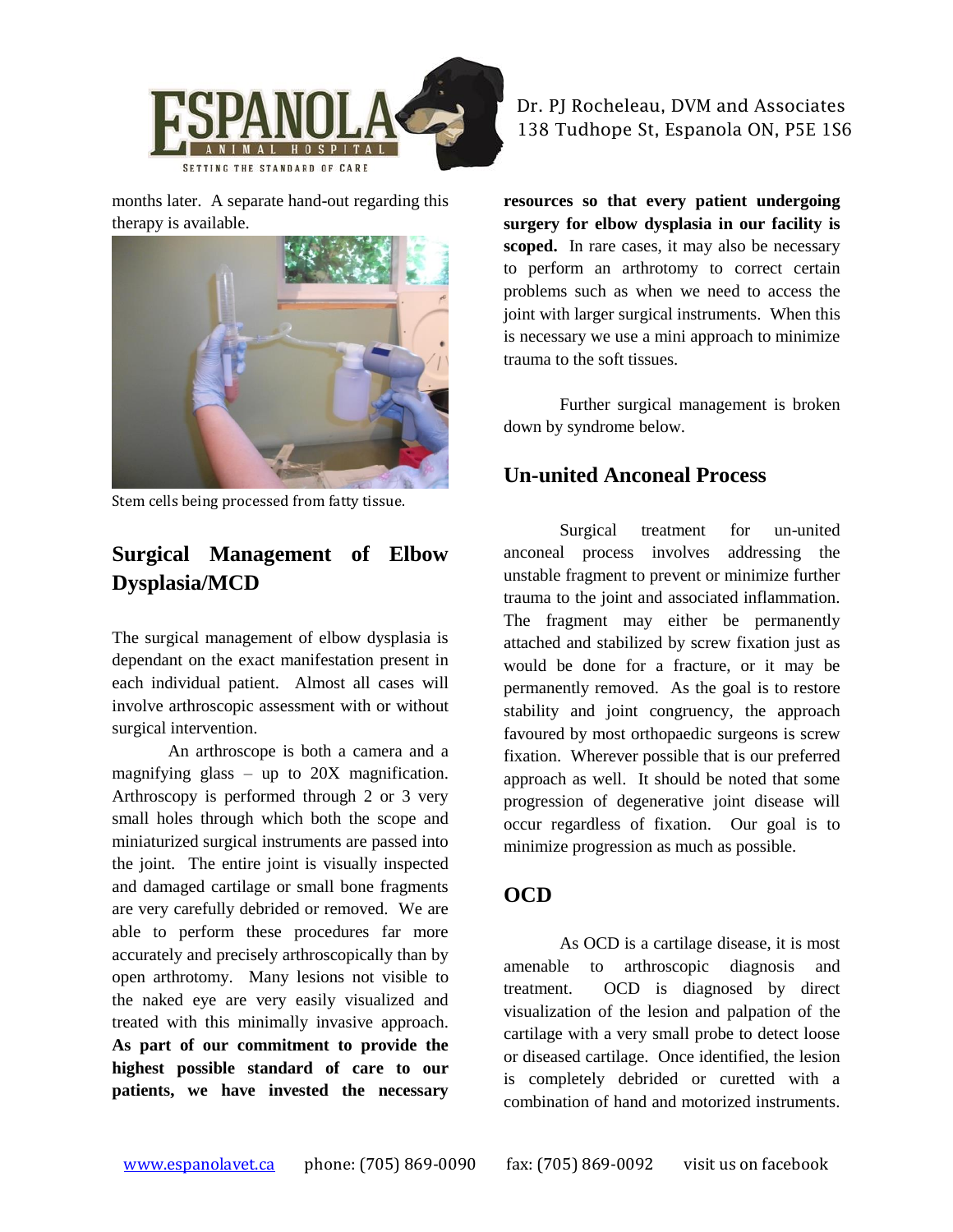

Once all of the diseased cartilage is removed, the exposed subchondral bone can be treated by one of several means.

Either abrasion arthroplasty or microfracture can be performed to stimulate the development of fibrocartilage. Fibrocartilage is a type of scar tissue that covers the exposed bone so that the joint has a better functional surface to work with, thereby decreasing inflammation and slowing the progression of the disease. Abrasion arthroplasty involves removing the surface of the subchondral bone until enough of the deeper layers are exposed so that some bleeding starts to occur. Microfracture involves using a motorized pick to cause small fractures in the surface of the subchondral bone to accomplish the same goal.

An alternative approach is to resurface the lesion with synthetic cartilage instead (synACART). Where possible, this is a preferable technique. Joint resurfacing works by using a small coring bit to cut a receptacle into the subchondral bone for the implant to nest into. The implant is press-fit and tamped in to seat it flush with the surrounding cartilage. It has a titanium-chrome mesh backing that the bone then grows into and becomes permanently attached to the humerus. Concurrent osteotomy of the ulna has been recommended when resurfacing humeral lesions. The surgeon will explain this in more detail on an as-needed basis.

## **Fragmented Coronoid Process (FCP)**

FCP is the most common manifestation of elbow dysplasia and is managed arthroscopically. Once identified, the lesion is addressed by removal of the fragment and careful curettage of the remaining bone bed. If

#### Dr. PJ Rocheleau, DVM and Associates 138 Tudhope St, Espanola ON, P5E 1S6

a free fragment is identified then it is simply removed with a small pair of graspers. If any of the coronoid process remains attached to the ulna it is also removed before treatment of the bone bed.

If the coronoid process is diseased or fragmented but still attached to the ulna, a coronoidectomy is performed. This involves carefully passing a very small osteotome (similar to a chisel) into the joint and carefully cutting the coronoid free. It is then removed as previously described. Great care must be taken when performing this procedure and it is very important not to remove too much bone during the procedure (in case it is necessary to perform a CUE at a later date – see below).

It has recently been reported that performing this procedure in conjunction with stem cell therapy had a highly beneficial impact on patient outcome. We have seen similar results in our hospital and highly recommend combining these treatments whenever possible. This could probably reasonably be extrapolated to apply to elbow dysplasia in general.

## **Flexor Enthesiopathy, Elbow Incongruity**

As these manifestations of elbow dysplasia require very specific management which can vary considerably between cases, they will be addressed in detail on a case-by-case basis by the surgeon.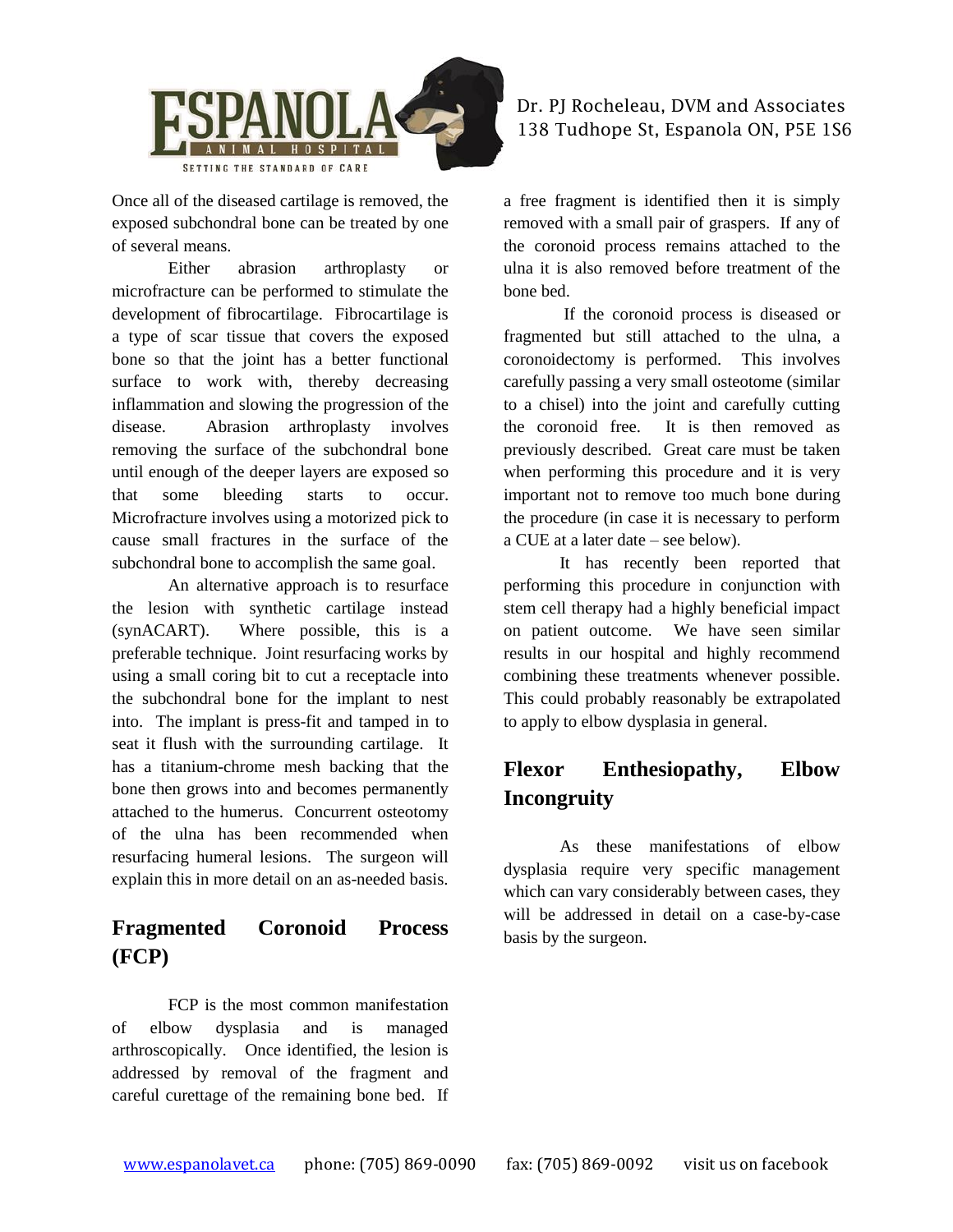

## **Medial Compartment Disease (MCD)**

As previously discussed, MCD is frequently manifested as an advanced lesion associated with elbow dysplasia. As this represents generalized damage to the medial joint surfaces of the elbow, the most appropriate surgical treatment is joint resurfacing.

A special joint resurfacing technique has been developed for MCD called Canine Unicompartmental Elbow (CUE). The procedure starts by performing an osteotomy to move a piece of bone from the humerus that has several ligament and tendon attachments. This allows us to access the diseased joint surfaces. A special set of coring bits is then used to prepare receptacles for the implants as with synACART. The implants are then pressed and tamped into place. These implants provide a synthetic joint surface to the load-bearing surface of the elbow, allowing for normal, painfree function of the joint again. The piece of bone that was moved from the humerus is then repaired with a lag screw.

As this is a highly invasive technique the recovery time is substantial. It is intended to treat dogs with severe or end-stage elbow dysplasia and is not appropriate for very young dogs or dogs that are in early stages of the disease. As with any joint replacement therapy, there is significant potential for complications. Dogs requiring CUE receive an extensive workup and client consultation.

Dr. PJ Rocheleau, DVM and Associates 138 Tudhope St, Espanola ON, P5E 1S6

**usually does result in severe complications and treatment failure.** It is our preference whenever possible to provide complete and comprehensive case management for the entire post-op period. In our practise, we perform laser therapy during the first two weeks post-op to aid with recovery and pain management. Other pain management such as NSAIDs, opioids (codeine), bandaging, etc, are provided as is a short course of antibiotics. Physiotherapy is a crucial component of post-op management and is initiated immediately. Physiotherapy instructions are given at discharge and include massage, icing, passive range-of-motion exercises and controlled leash walks. Other than prescribed physiotherapy, absolute exercise restriction is necessary and off-leash activity is strictly forbidden. Unrestricted access to flights of stairs in the house is to be avoided, however going up and down exterior stairs to get in or out of the house is permissible (on-leash only!).

Sutures are removed after 14 days and post-op x-rays are taken as directed by the surgeon if necessary. Other care requirements are case-specific and will be provided in written form at surgical discharge. Our long-term goal for our patients is maintenance with glucosamine, joint diet and if necessary annual laser treatments. Patients with more advanced disease at surgery may require more aggressive treatment for arthritis in the long term.

### **Post-Operative Care**

Client compliance with post-operative care is extremely important – **failure to meticulously follow instructions can, and**